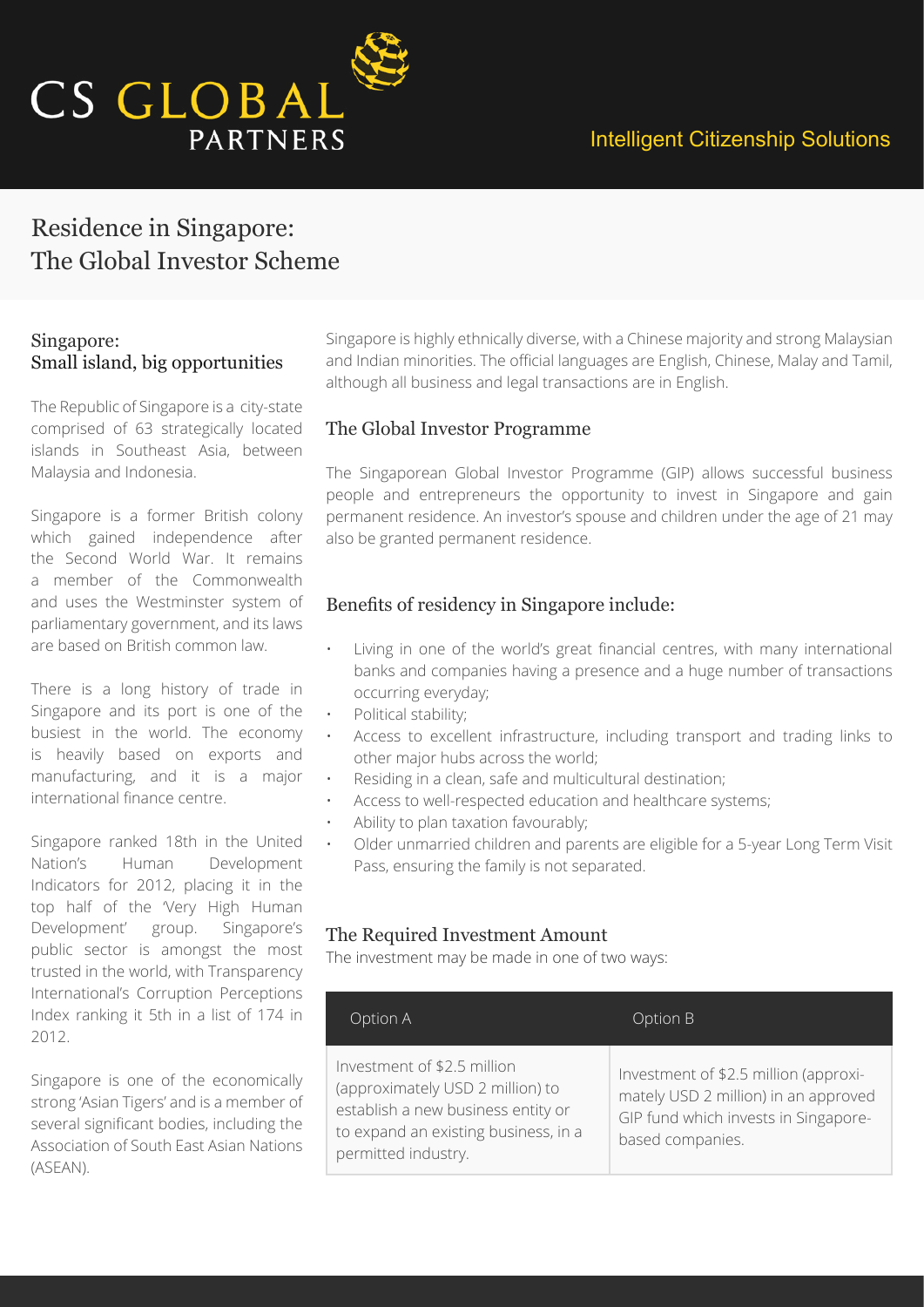

## Residence in Singapore: The Global Investor Scheme

### Family Members

An investor's spouse and children under the age of 21 may be granted permanent residence under the investor's GIP application. Other family members, including parents and children over the age of 21, may be granted a Long Term Visit Pass for the 5 years of the GIP and connected to the investor's Re-Entry Permit.

CS GLOB. **PARTNERS** 

+44 (0) 207 318 4343 info@csglobalpartners.com www.csglobalpartners.com

### Other Requirements under the GIP

As well as the financial investment, an investor must meet the following criteria:

| Step 1 | A substantial business track record and a successful entrepreneurial background, of at least three years.                                                                                                                                                                                                                                                                                                                                                                         |
|--------|-----------------------------------------------------------------------------------------------------------------------------------------------------------------------------------------------------------------------------------------------------------------------------------------------------------------------------------------------------------------------------------------------------------------------------------------------------------------------------------|
| Step 2 | Provision of audited financial statements of their company<br>If the company is in real estate or construction, the statements must show a turnover of at<br>$\bullet$<br>least \$200 million per annum over the last three years and \$200 million in the past year.<br>If the company is in any other industry, the statements must show a turnover of at least \$50<br>$\bullet$<br>million per annum on average over the last three years, and \$50 million in the past year. |
| Step 3 | If the company is privately owned, the investor should have at least a 30% shareholding. Their position<br>and the growth and profitability of the company will also be considered.                                                                                                                                                                                                                                                                                               |
| Step 4 | Under Option A, an investor must also submit a detailed 3-year business or investment plan, showing<br>financial and employment projections.                                                                                                                                                                                                                                                                                                                                      |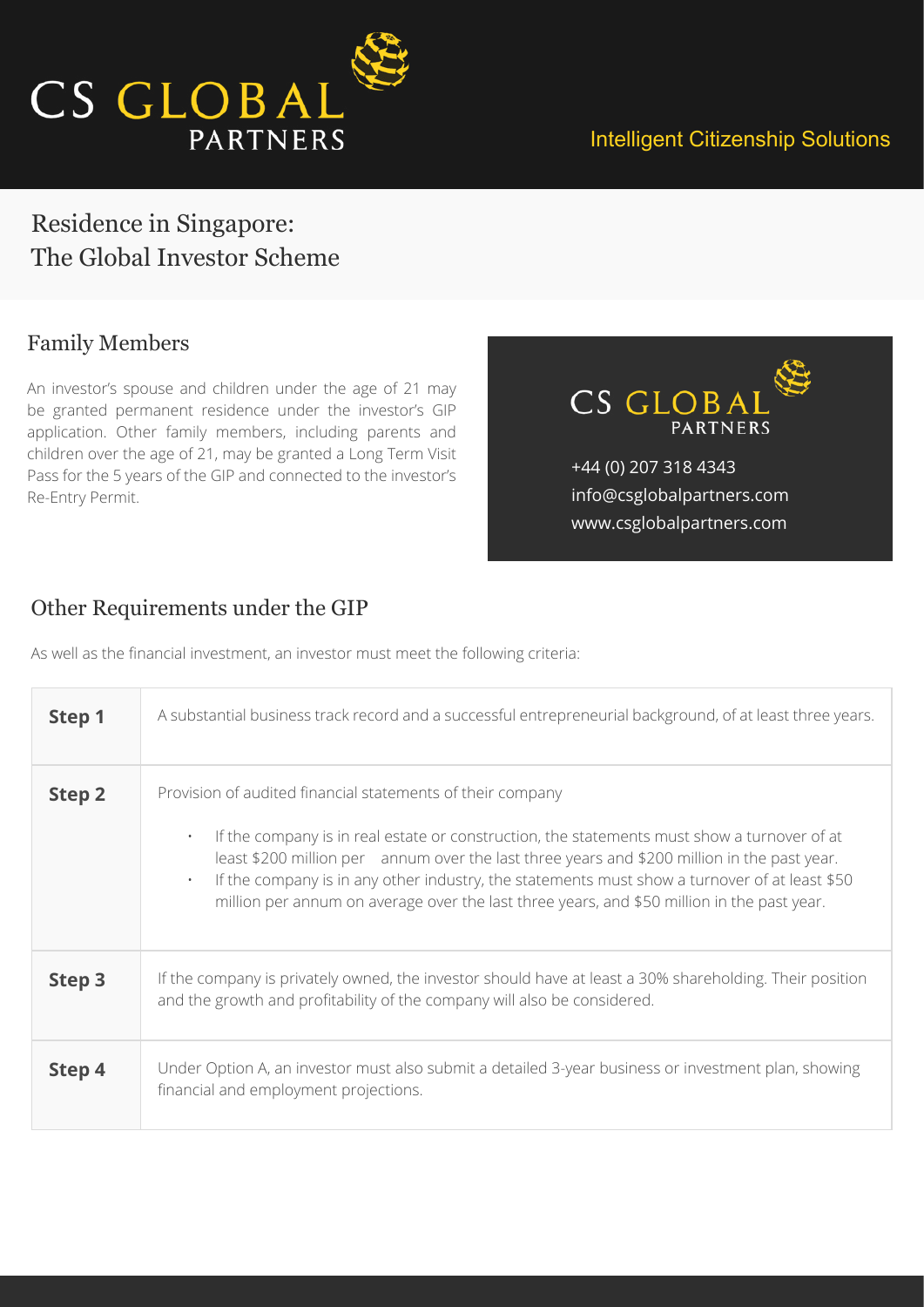

## Intelligent Citizenship Solutions

## Residence in Singapore: The Global Investor Scheme

| Step 5 | Under Option A the permitted business areas are:                                                                                                                                                                                                                                                                                                                                                                                                                                                                                                                                                                                                                                                                                                                                                                                                                                                                                                                                     |
|--------|--------------------------------------------------------------------------------------------------------------------------------------------------------------------------------------------------------------------------------------------------------------------------------------------------------------------------------------------------------------------------------------------------------------------------------------------------------------------------------------------------------------------------------------------------------------------------------------------------------------------------------------------------------------------------------------------------------------------------------------------------------------------------------------------------------------------------------------------------------------------------------------------------------------------------------------------------------------------------------------|
|        | Pharmaceuticals<br>Water Technology<br>arts, sports)<br>Aerospace<br>$\bullet$<br>$\bullet$<br>Logistics & Supply<br>Engineering<br>Engineering<br>and biotechnology<br>$\bullet$<br>$\bullet$<br>Chain Management<br>Alternative Energy<br>Precision<br>Services<br>$\bullet$<br>$\bullet$<br>Marine & Offshore<br>Family Office<br>Engineering<br>Automotive<br>$\bullet$<br>$\bullet$<br>$\bullet$<br>Healthcare<br>Engineering<br>Professional<br>Chemicals<br>$\bullet$<br>$\bullet$<br>$\bullet$<br>Infocomm Products<br><b>Consumer Business</b><br>Services<br>Media &<br>$\bullet$<br>$\bullet$<br>$\bullet$<br>Safety and Security<br>Education<br>and Services<br>Entertainment<br>$\bullet$<br>Lifestyle Products<br>Medical Technology<br>Electronics<br>Space<br>$\bullet$<br>$\bullet$<br>$\bullet$<br>and Services (visual<br>Nanotechnology<br>Energy<br>$\bullet$<br>$\bullet$<br>Natural Resources<br>Environment and<br>and performing<br>$\bullet$<br>$\bullet$ |

### Re-entry Permit

On the approval of a GIP application, the investor will be issued with a re-entry permit, which allows them to travel in and out of Singapore without affecting their permanent residence status. The re-entry permit will initially be granted for five years, and will be renewable as follows:

| 3-year renewal                                       | 5-year renewal                                       |
|------------------------------------------------------|------------------------------------------------------|
| Investment conditions under Option A or B have been  | Investment conditions under Option A or B have been  |
| fulfilled and;                                       | fulfilled and;                                       |
| The investor has set up a business in Singapore      | 1. The investor has set up a business in Singapore   |
| with 5 or more Singaporean employees and             | with 5 or more Singaporean employees and             |
| have incurred at least \$1 million in total business | have incurred at least \$1 million in total business |
| spending in a year; or                               | spending in a year; or                               |
| 2. The investor or at least one dependent who        | 2. The investor and their dependents who also have   |
| also has permanent residence status resided in       | permanent residence status resided in Singapore      |
| Singapore for more than half the initial 5 years.    | for more than half the initial 5 years.              |